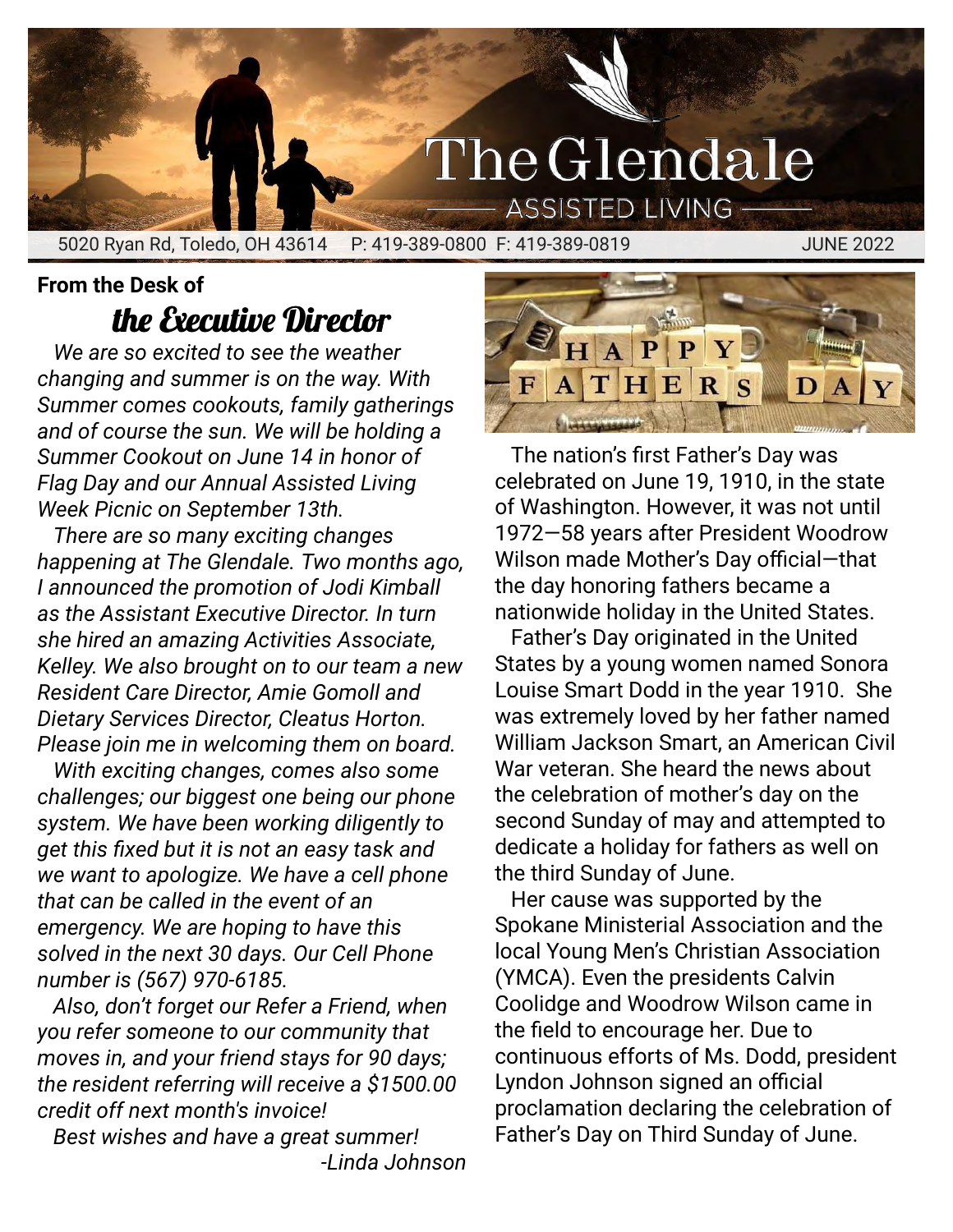## *Father's Day:*

**Controversy and Commercialism**

Many men "scoffed at the holiday's sentimental attempts to domesticate manliness with flowers and gift-giving, or they derided the proliferation of such holidays as a commercial gimmick to sell more products–often paid for by the father himself."

During the 1920s and 1930s, a movement arose to scrap Mother's Day and Father's Day altogether in favor of a single holiday, Parents' Day. Every year on Mother's Day, pro-Parents' Day groups rallied in New York City's Central Park–a public reminder, said Parents' Day activist and radio performer Robert Spere, "that both parents should be loved and respected together."

Paradoxically, however, the Great Depression derailed this effort to combine and de-commercialize the holidays.

Struggling retailers and advertisers redoubled their efforts to make Father's Day a "second Christmas" for men, promoting goods such as neckties, hats, socks, pipes and tobacco, golf clubs and other sporting goods, and greeting cards.

When World War II began, advertisers began to argue that celebrating Father's Day was a way to honor American troops and support the war effort. By the end of the war, Father's Day may not have been a federal holiday, but it was a national institution.

In 1972, in the middle of a hard-fought presidential re-election campaign, Richard Nixon signed a proclamation making Father's Day a federal holiday at last. Today, economists estimate that Americans spend more than \$1 billion each year on Father's Day gifts.

### **FAMOUS FATHERLY ADVICE**

From William Shakespeare to Benjamin Franklin, these famous fathers may span generations and nationalities, but they seem to agree on a few basic parenting principles: educate your children, love them, be a role model, and continue to expand your thinking as your children do the same. In honor of Father's Day, here are parenting tips from the ages. **Lock Up Your Liquor Cabinet // Michel de Montaigne (1533-1592)**

Montaigne wrote, "I think it more decent and wholesome for children to drink no wine till after 16 or 18 years of age." **Be Able to Pick Your Child Out of a Lineup // William Shakespeare (1564-1616)**

During Act Two, Scene Two of Shakespeare's *The Merchant of Venice*, "It is a wise father that knows his own child," **Encourage Intellectual and Physical Growth // Benjamin Franklin (1706-1790)**

"A house is not a home unless it contains food and fire for the mind as well as the body."

#### **Parent for the Kids You Want // Johann Wolfgang von Goethe (1749–1832)**

"If you treat an individual as he is, he will remain how he is. But if you treat him as if he were what he ought to be and could be, he will become what he ought to be and could be."

#### **Instill a Love of Reading // Horace Mann (1796-1859)**

He said, "A house without books is like a room without windows. No man has a right to bring up his children without surrounding them with books."

## **Be the Fun Dad and the Serious Dad // Ralph Waldo Emerson (1803-1882)**

He advised, "Be silly. Be honest. Be kind."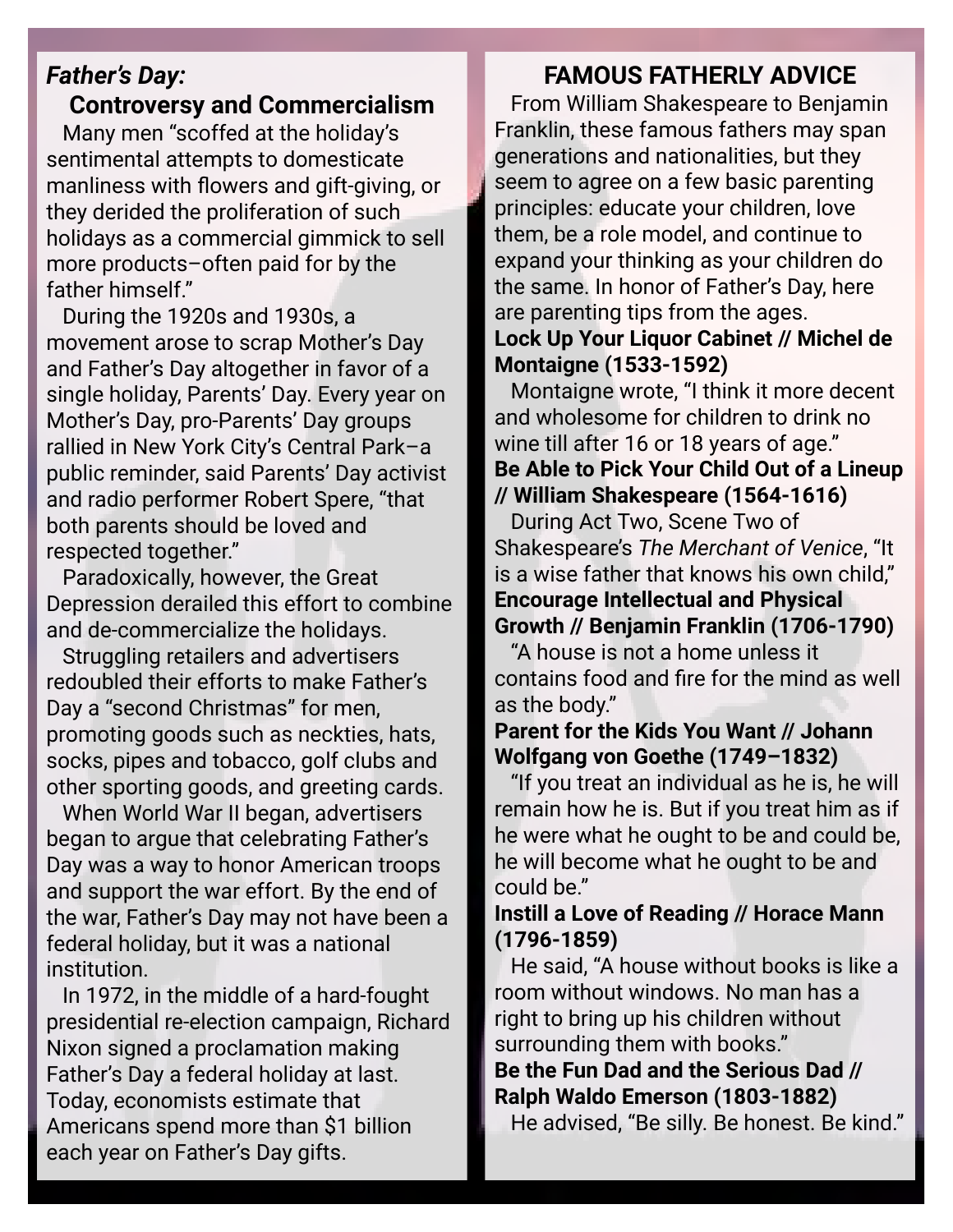

Fathers matter. Whether it's giving his baby a bath, learning how to braid a daughter's hair, helping with virtual schooling, eating together with family, or cheering from the stands, dads are vital in the upbringing of their children.

A father's influence continues to be important as children grow up. When dads talk with older kids about their daily lives, help them with college and career decisions, and share parenting wisdom with their adult kids, the impact is immeasurable.

84% of parents believe that children are better off when both parents are involved, and 90% of fathers surveyed say that they love being dads, want to do better, and that being a parent is their greatest joy.

Unfortunately, 18.3 million children (1 in 4) live without a biological father, stepfather, or adoptive father in the home.

Research tells us when dads are involved in the lives of their children, those children tend to be more psychologically and emotionally balanced and tend to have better social skills, higher grades and stronger parenting skills when they start their own families. When fathers are involved, children are less vulnerable to childhood poverty, substance abuse, juvenile delinquency and teen pregnancy.

Dads, did you know that being a father is good for you? Fathers experience better physical and mental health than men who do not have children, and they are more involved in their communities.

June is Fatherhood Awareness Month, and we are taking this opportunity to celebrate fathers. Join us!

## **MOVIES ABOUT DADS**

Filmmakers celebrate the day with movies dedicated to the father and child relationship. How many do you know? **Question: Released in the 1980s, this revolutionary movie tells the story of a stay-at-home dad and is played by the actor Michael Keaton.**

Answer: 'Mr. Dad' (1983).

**Question: An unexpected and lovable storyline where the son explores the life of his dad when he falls ill and a journalist comes to visit them. Name the movie which stars Albert Finney and Billy Crudup.**

Answer: 'Big Fish' (2003).

**Question: The story of two sisters and their strict dad. The movie plot revolves around a stern father and his absurd rule for her daughter's dates. Name the movie.**

Answer: '10 Things I Hate About You' (1999) **Question: This beautiful Italian film revolves around a father and son who are in search of their bicycle which was stolen in the city. Name the movie.**

Answer: 'Bicycle Thieves' (1948).

**Question: Name the movie of a comedic story of a father who cross dresses just to meet his kids who are in the custody of his divorced wife.**

Answer: 'Mrs. Doubtfire (1993).

**Question: This 'Hamlet' adapted Disney movie is about a fatherly figure and a lion cub. Hint: Hakuna Matata!**

Answer: 'The Lion King' (1994).

**Question: A Pixar classic movie, the story of a father who swims across the ocean to find his missing son. Can you name the animated movie?**

Answer: 'Finding Nemo' (2003).

**Question: This funny and heartwarming movie tells the story of three bachelors who one day find a baby left at their doorstep. Can you name the movie?**

Answer: 'Three Men And A Baby' (1987).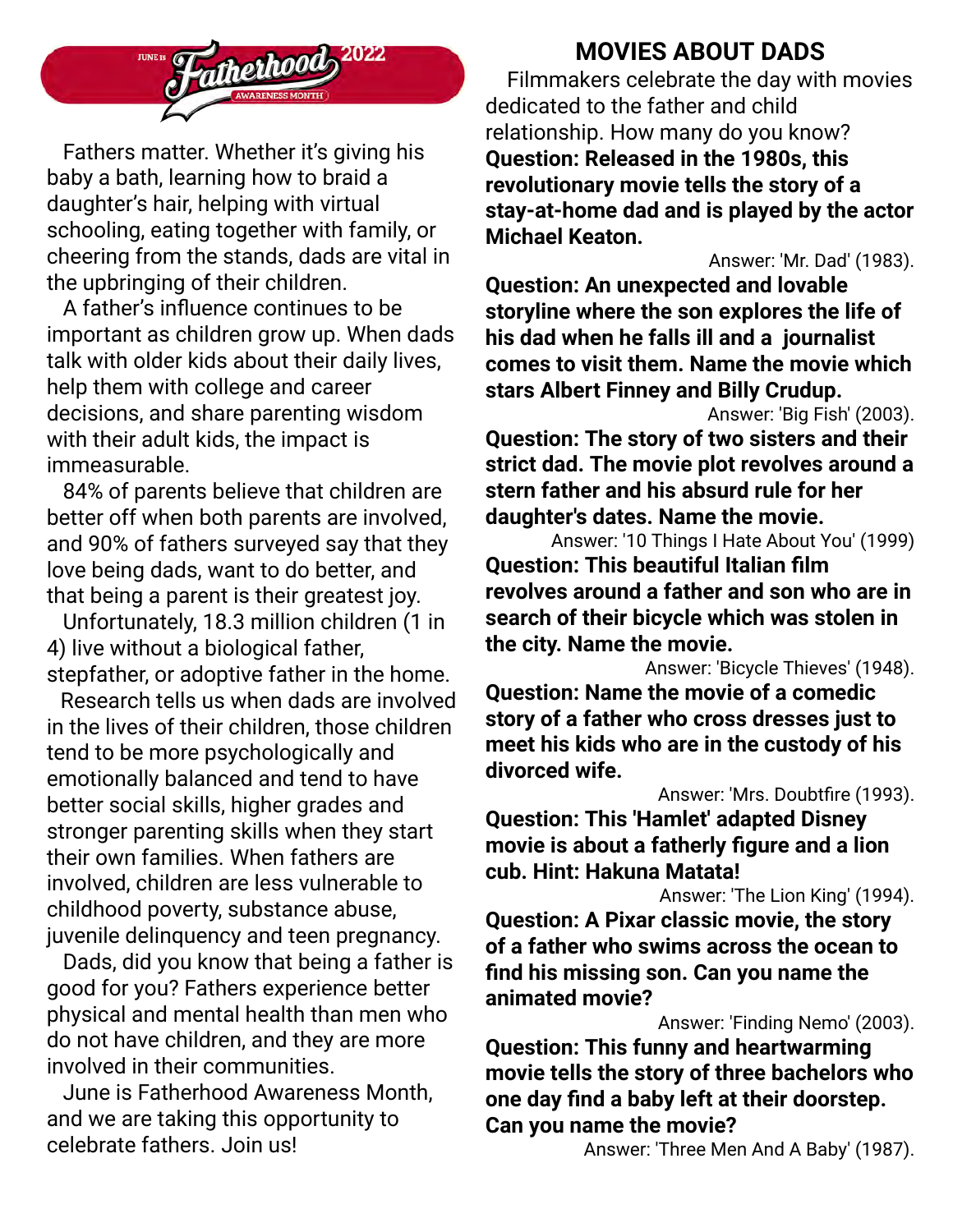

### **Good Health In Later Life For Older Men**

Americans are living longer than ever, but American men still aren't living as long as American women. The average life expectancy for men in the US is now roughly 75 years. For women, it's more than 80.

Exactly why men are shorter-lived than women isn't entirely clear. Even in infancy boys run a higher risk of dying than girls, and researchers aren't sure why. However, research suggests that a leading reason for the "longevity gap" between men and women is that men don't take care of themselves as well as women do. For example, surveys have found that women are much more likely to have a regular healthcare provider, and to see their provider within the course of the year, than men are. Men are also more likely to engage in "risky" behaviors – like smoking and drinking heavily  $-$  than women.

Experts agree that by taking better care of themselves, men can increase their odds of living healthier, longer lives.

**Tips for Older Men See your healthcare provider regularly.** Even if you feel perfectly healthy, you should see your provider at least once a year for a checkup.

**Call or see your healthcare provider when you're feeling sick.** Surveys find that men are less likely than women to see a healthcare provider when they're not feeling well. In one survey, 40% of men said that, if they were sick, they would delay seeking medical care for a few days. Seventeen percent said they would wait "at least a week." Don't wait.

**Take medications, vitamins, and supplements only as directed.** Take all medicines as directed, and tell your provider right away if a medication or other pill seems to be causing any problems or side effects.

**Get your shots!** Check with your healthcare provider to make sure you're getting: A flu shot, the shingles vaccine, any booster shots, and a Pneumonia vaccination.

**Use sunscreen.** Aging skin is more susceptible to sun damage, which increases risks of skin cancer.

**Lower your risk of falls and fractures.** Be sure to get plenty of bone-healthy calcium and vitamin D daily. Do weight-bearing, bone-building exercises such as walking and jogging.

#### **Don't smoke; quit if you do.**

**Eat right.** In later life, you still need to eat healthy foods, though you need fewer calories.

**Exercise your brain.** Do word puzzles, number puzzles, jigsaw puzzles – whatever interests you. Make sure you challenge your brain by trying new things.

**Spend time with others.** Spending time and doing things with other people, of all ages, can help keep you mentally, physically and emotionally fit.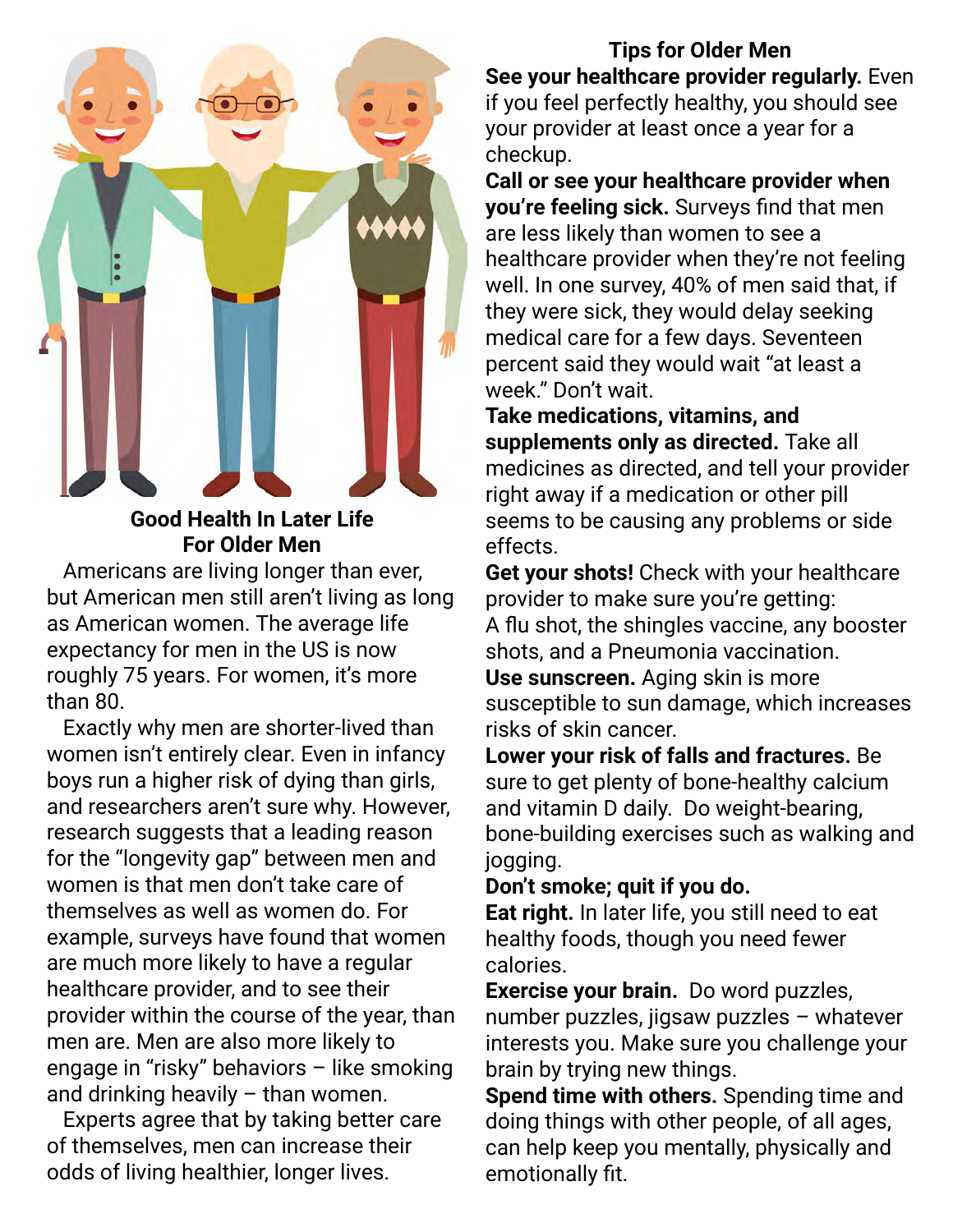

#### **Life Lessons**

You may have thought I didn't see, Or that I hadn't heard, Life lessons that you taught to me, But I got every word. Perhaps you thought I missed it all, And that we'd grow apart, But Dad, I picked up everything, It's written on my heart. Without you, Dad, I wouldn't be The person I am today; You built a strong foundation No one can take away. I've grown up with your values, And I'm very glad I did; So here's to you, dear father, From your forever grateful kid.

*By Joanna Fuchs*

NAGNOI TACIDEDC RTOCWONDERFULWC ALDIARFANUCRISL FTEZJ HYBOESMEG P R GF VT S NVNSY GZ N H ORL ED C X S P X N R I T EE ACZEOAI HRHI L LDHP T NP T L E J B M A **BZCTSISSTKHME** C R AUOLEKTBNI AWHI **IBBKRFENLRTRT**  $\Omega$ N L L G T W H U F A Q U A A U GESEGSNBLJTALL S S R G N I D N A T S R E D N U R E H T A F D N A R G A S I 7

Grandfather Respected Wonderful Reliable Trusting Unafraid Father Dad

Understanding Affectionate Responsible Sentimental Dedication Protecting Sheltering **Hilarious** 

## **DAD JOKES!**

*Question: Dad, can you put my shoes on? Answer: No, I don't think they'll fit me.* **Father**: Why did you get such a low score in that exam?

**Son**: Absence!

**Father**: You were absent on the day of the exam?

**Son**: No but the boy who sits next to me was!

> *Johnny: Daddy, are caterpillars good to eat? Father: Why did you say that, Junior? Why did you ask the question? Johnny: It's because I saw one on your lettuce, but now it's gone.*